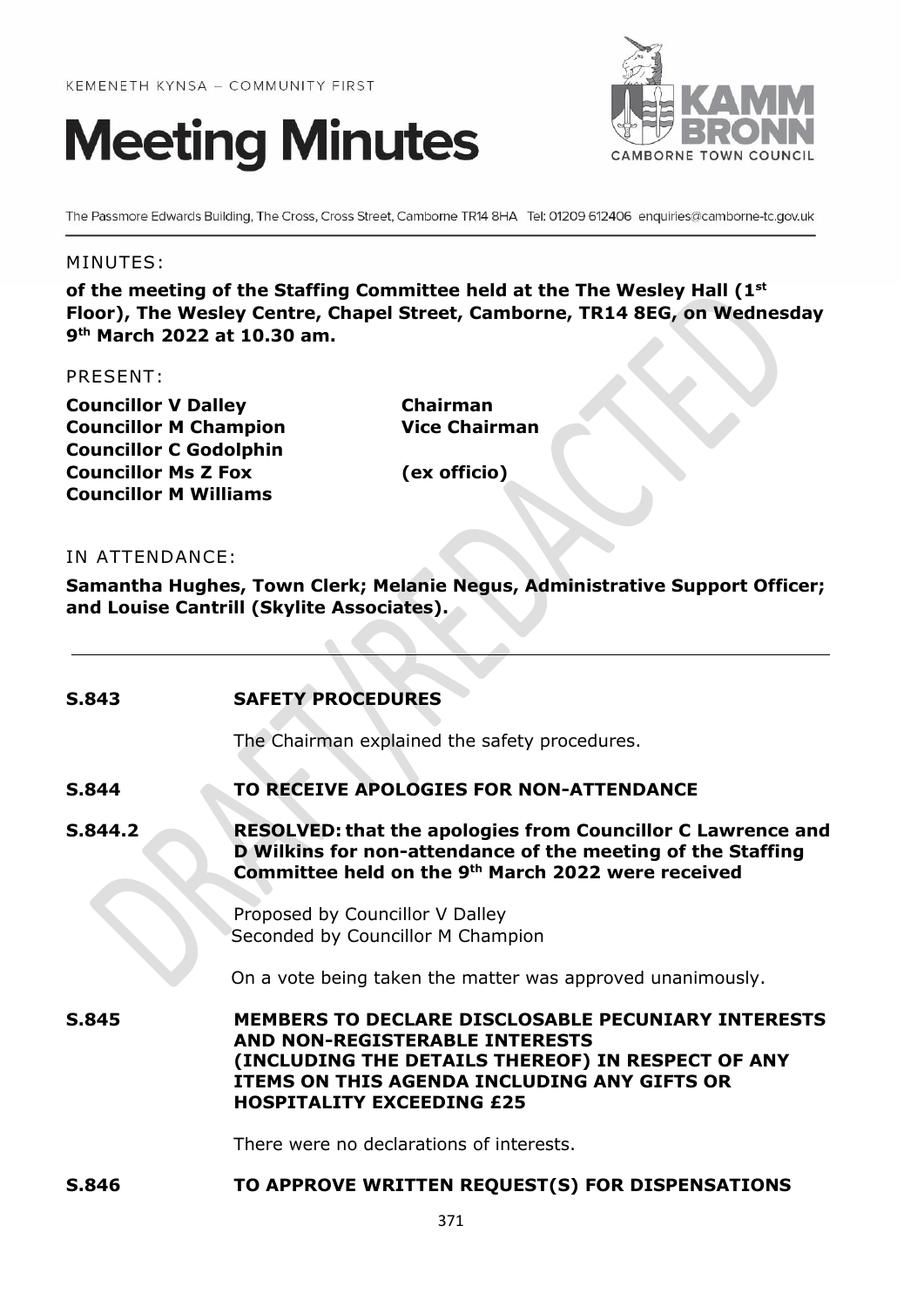There were no dispensation requests.

# **S.847 CHAIRMAN'S ANNOUNCEMENTS**

There were no Chairman's announcements.

# **S.848 TO RECEIVE AND APPROVE THE MINUTES OF THE STAFFING COMMITTEE MEETING HELD ON 12TH JANUARY 2022 FOR SIGNING BY THE CHAIRMAN**

### **S.848.2 RESOLVED: that the minutes of the Staffing Committee meeting held on 12th January 2022 were received, and approved for signing by the Chairman**

Proposed by Councillor V Dalley Seconded by Councillor M Champion

On a vote being taken the matter was approved unanimously by those entitled to vote.

**S.849 TO RECEIVE AND APPROVE THE REDACTED MINUTES OF THE STAFFING COMMITTEE MEETING HELD ON 12TH JANUARY 2022 FOR SIGNING BY THE CHAIRMAN**

# **S.849.2 RESOLVED: that the redacted minutes of the Staffing Committee meeting held on 12th January 2022 were received, and approved for signing by the Chairman**

Proposed by Councillor V Dalley Seconded by Councillor M Champion

On a vote being taken the matter was approved unanimously by those entitled to vote.

# **S.850 MATTERS ARISING WHERE NO SUBSTANTIVE ITEM BELOW, FOR INFORMATION ONLY**

There were no matters arising.

**S.851 PUBLIC PARTICIPATION (SUBJECT TO STANDING ORDER 3E MEMBERS OF THE PUBLIC ARE PERMITTED TO MAKE REPRESENTATIONS, ANSWER QUESTIONS AND GIVE EVIDENCE IN RESPECT OF ANY ITEM OF BUSINESS INCLUDED IN THE AGENDA, UP TO A MAXIMUM OF FIFTEEN MINUTES)**

There were no members of the public present.

**S.852 TO RECEIVE A PENSION FUND EMPLOYER'S NEWSLETTER FOR JANUARY 2022**

**S.852.2 RESOLVED: that a Pension Fund Employers Newsletter for January 2022 was received**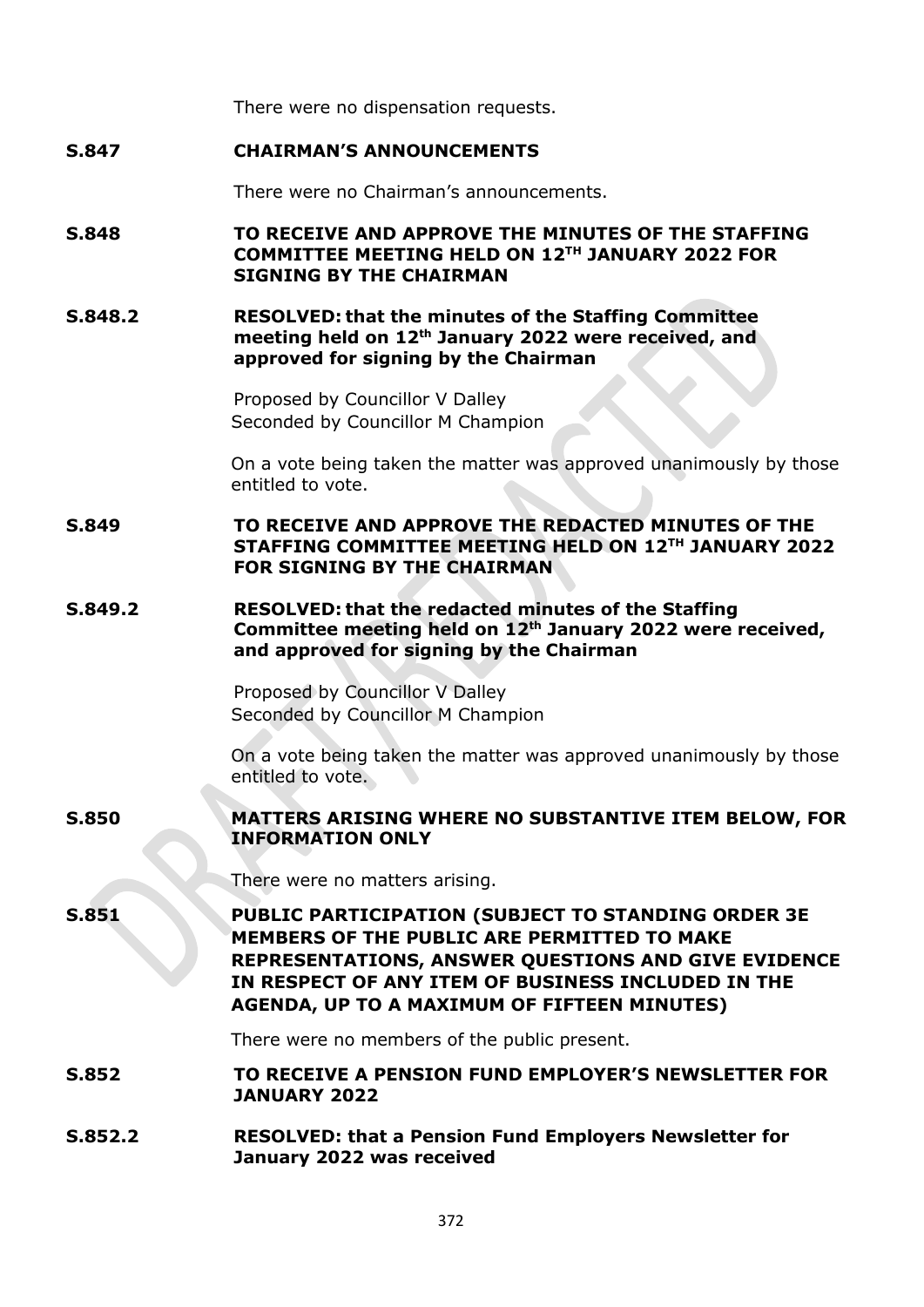Proposed by Councillor V Dalley Seconded by Councillor M Champion

On a vote being taken the matter was approved unanimously.

# **S.853 TO RECEIVE A PENSION FUND EMPLOYER'S NEWSLETTER FOR MARCH 2022**

# **S.853.2 RESOLVED: that a Pension Fund Employers Newsletter for March 2022 was received**

Proposed by Councillor C Godolphin Seconded by Councillor Z Fox

On a vote being taken the matter was approved unanimously.

# **S.854 TO RECEIVE AN INCOME AND EXPENDITURE REPORT TO THE END OF JANUARY 2022 AND RFO RECOMMENDATIONS, AND UNDERSPEND RECOMMENDATIONS FOR 2021-2022 AND AGREE ACTION**

Councillor M Williams asked that the RFO be thanked for producing a reader friendly report.

The Town Clerk informed members that the green book pay award of 1.75% had been confirmed, and that staff were to receive the backdated increase from the beginning of April 2021. This would show as a significant increase in spending for the month of March.

### **S.854.2 RESOLVED: that an Income and Expenditure Report to the end of January 2022 and RFO recommendations, and underspend recommendations for 2021-2022 were received and noted**

Proposed by Councillor V Dalley Seconded by Councillor M Champion

On a vote being taken the matter was approved unanimously.

**S.854.3 RESOLVED: that underspends over £1,000 at year end 2021/2022 be allocated to the Council Expansion EMR; and Underspends £1,000 and under be allocated to the General Reserve; were approved**

> Proposed by Councillor M Champion Seconded by Councillor Z Fox

On a vote being taken the matter was approved unanimously.

## **S.855 TO RECEIVE A STAFF RESIGNATION AND RATIFY DECISIONS**

- **i) To approve the amendment to the structure of the Amenities Team**
- **ii) To approve the recruitment of an Amenities Technician and agree the associated expenditure.**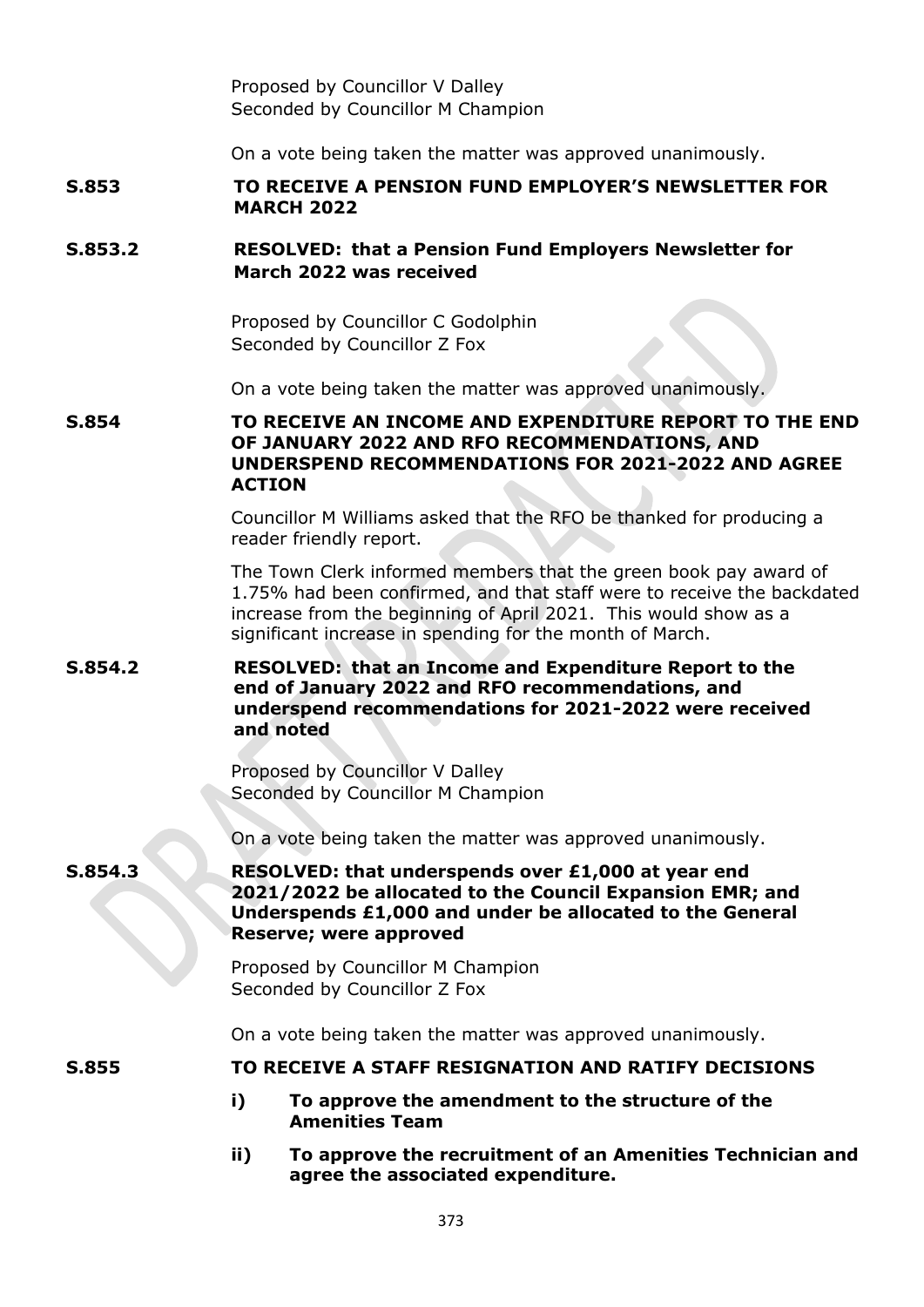|         | The Town Clerk informed members that on receiving<br>retirement notice, the appointment of an Amenities Manager, and the<br>imminent commencement of an Amenities Technician, there was no<br>longer the need for an Amenities Supervisor, but a restructure of the<br>Amenities staff was needed to reflect this. |
|---------|--------------------------------------------------------------------------------------------------------------------------------------------------------------------------------------------------------------------------------------------------------------------------------------------------------------------|
| S.855.2 | RESOLVED: that a staff resignation was received; and the<br>amendment to the structure of the Amenities Team was<br>approved                                                                                                                                                                                       |
|         | Proposed by Councillor V Dalley<br>Seconded by Councillor M Champion                                                                                                                                                                                                                                               |
|         | On a vote being taken the matter was approved unanimously.                                                                                                                                                                                                                                                         |
| S.855.3 | <b>RESOLVED: that the decision to recruit an Amenities Technician</b><br>with associated expenditure, was ratified                                                                                                                                                                                                 |
|         | Proposed by Councillor V Dalley<br>Seconded by Councillor M Champion                                                                                                                                                                                                                                               |
|         | On a vote being taken the matter was approved unanimously.                                                                                                                                                                                                                                                         |
| S.856   | TO RECEIVE CONFIRMATION OF THE NJC PAY AWARD FOR<br>2021/2022, AGREE ACTION AND AUTHORISE EXPENDITURE                                                                                                                                                                                                              |
| S.856.2 | <b>RESOLVED: that confirmation of the NJC pay award for</b><br>2021/2022 was received, and the expenditure of the backpay to<br>April 2021 of staff was approved                                                                                                                                                   |
|         | Proposed by Councillor V Dalley<br>Seconded by Councillor C Godolphin                                                                                                                                                                                                                                              |
|         | On a vote being taken the matter was approved unanimously.                                                                                                                                                                                                                                                         |
| S.857   | THAT THE COUNCIL RESOLVES UNDER THE 1960 PUBLIC BODIES<br>(ADMISSION TO MEETINGS) ACT, TO EXCLUDE THE PRESS AND<br>PUBLIC DUE TO THE CONFIDENTIAL NATURE OF THE BUSINESS<br><b>TO BE DISCUSSED</b>                                                                                                                 |
| S.857.2 | <b>RESOLVED: that under the 1960 Public Bodies (Admission to</b><br>Meetings) Act, the press and public with the exception of Louise<br>Cantrill, were excluded due to the confidential nature of the<br>business to be discussed                                                                                  |
|         | Proposed by Councillor C Godolphin<br>Seconded by Councillor Z Fox                                                                                                                                                                                                                                                 |
|         | On a vote being taken the matter was approved unanimously.                                                                                                                                                                                                                                                         |
| S.858   | TO RECEIVE RECEIVE 6/4 MONTH REVIEWS FOR STAFF:<br><b>Town Clerk</b><br>i)<br><b>Amenities &amp; Projects Officer</b><br>ii)<br>iii)<br><b>Engagement Officer</b><br><b>Responsible Finance Officer</b><br>iv)<br><b>Senior Library Officer</b><br>v)                                                              |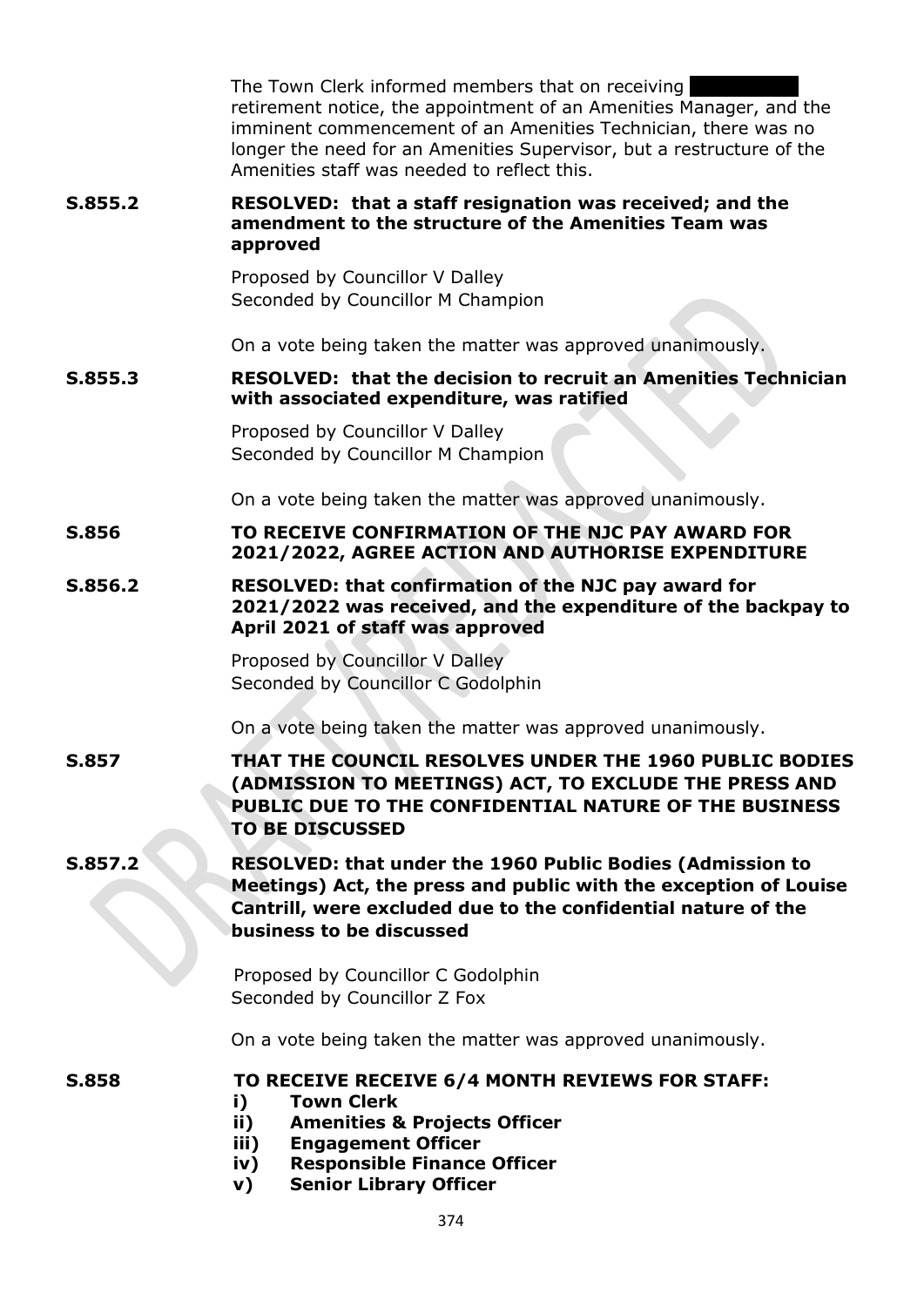| vi) | <b>Administrative Support Officer</b> |
|-----|---------------------------------------|
|-----|---------------------------------------|

- **vii) Engagement Assistant**
- **viii) Library and Council Support Assistants (3)**
- **ix) Amenities Technicians (4)**
- **x) Administration Assistant**

#### **AGREE ACTION AND AUTHORISE EXPENDITURE**

# **S.858.2 RESOLVED: that the six-month review for the Town Clerk was received, and the Town Clerk be thanked for her hard work and dedication to the Town Council**

Proposed by Councillor V Dalley Seconded by Councillor Z Fox

On a vote being taken the matter was approved unanimously.

# **S.858.3 RESOLVED: that the six-month review for the Amenities & Projects Officer was received, and that he be thanked for all his hard work**

Proposed by Councillor C Godolphin Seconded by Councillor Z Fox

On a vote being taken the matter was approved unanimously.

# **S.858.4 RESOLVED: that the six-month review for the Engagement Officer was received, and the training of SLCC Working Together to make communities safer, and ILM Level 3 in Leadership and Management, was approved, and the associated expenditure was authorised. She be thanked for all her hard work**

Proposed by Councillor C Godolphin Seconded by Councillor Z Fox

On a vote being taken the matter was approved unanimously.

**S.858.5 RESOLVED: that the six-month review for the Responsible Finance Officer was received, and that he be congratulated and thanked for work well done**

> Proposed by Councillor V Dalley Seconded by Councillor M Champion

On a vote being taken the matter was approved unanimously.

### **S.858.6 RESOLVED: that the six-month review for the Senior Library Officer was received, and that she be thanked for all her hard work**

Proposed by Councillor V Dalley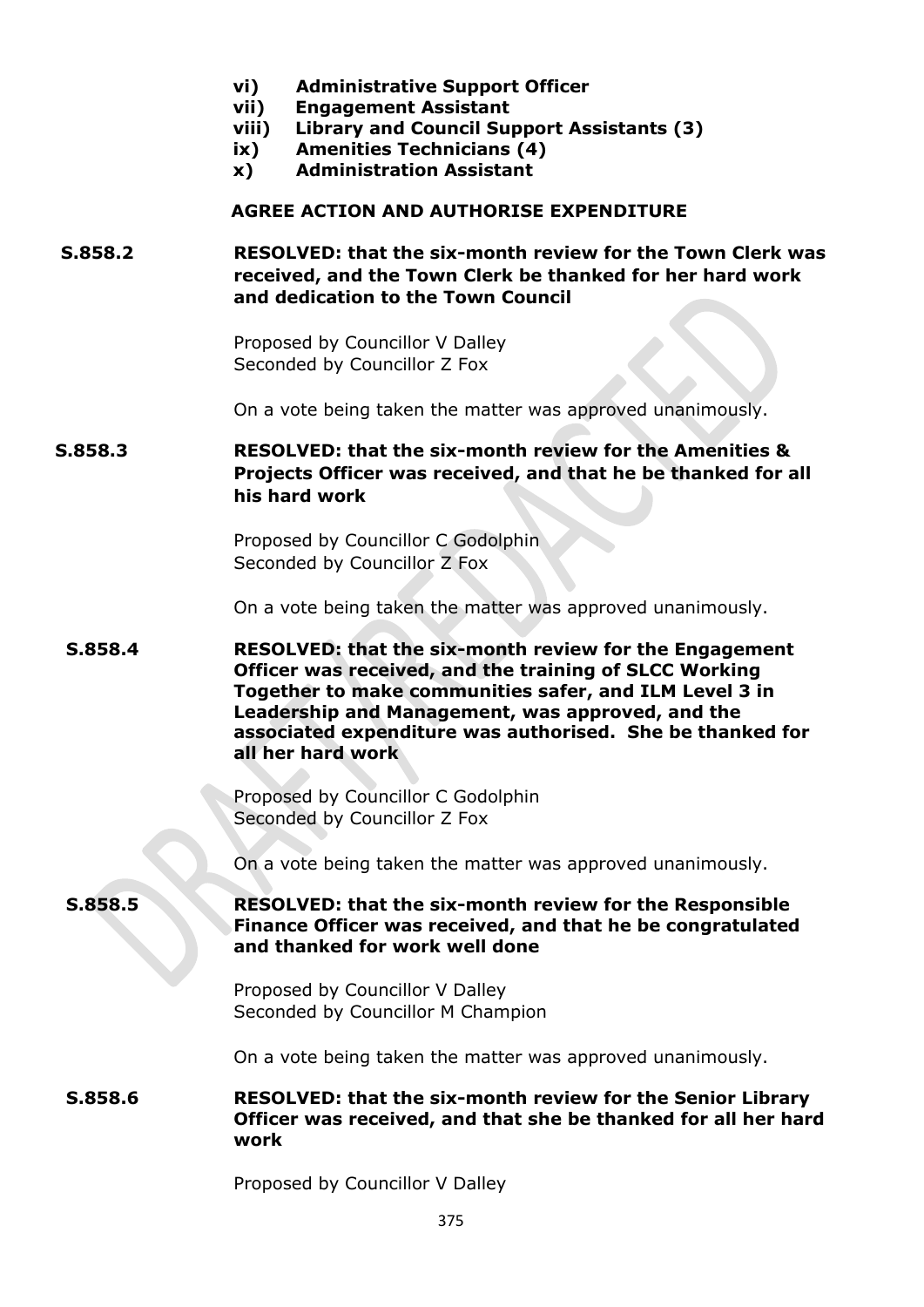Seconded by Councillor Z Fox

On a vote being taken the matter was approved unanimously.

## **S.858.7 RESOLVED: that the six-month review for the Administrative Support Officer was received, and that she be thanked for all her hard work**

Proposed by Councillor Z Fox Seconded by Councillor M Champion

On a vote being taken the matter was approved unanimously.

**S.858.8 RESOLVED: that the six-month review for the Engagement Assistant was received, the training requested; Social Media Short Courses, and First Aid Three Day Course, were approved, and the associated expenditure was authorised**

> Proposed by Councillor Z Fox Seconded by Councillor M Champion

On a vote being taken the matter was approved unanimously.

#### **S.858.9 RESOLVED: that the six-month review for the Library and Council Support Assistant, Emry Robinson, was received**

Proposed by Councillor V Dalley Seconded by Councillor Z Fox

On a vote being taken the matter was approved unanimously.

### **S.858.10 RESOLVED: that the six-month review for the Library and Council Support Assistant Sally Williams was received, Makaton Training approved, and the associated expenditure was authorised. She be thanked for all her hard work**

Proposed by Councillor C Godolphin Seconded by Councillor M Champion

On a vote being taken the matter was approved unanimously.

### **S.858.11 RESOLVED: that the four-month review for the Library and Council Support Assistant Elisha Ralls was received**

Proposed by Councillor C Godolphin Seconded by Councillor Z Fox

On a vote being taken the matter was approved unanimously.

**S.858.12 RESOLVED: that the six-month review for Amenities Technician David Goldsworthy was received, the training requested; Pedestrian Roller, PAT Testing, and Working in**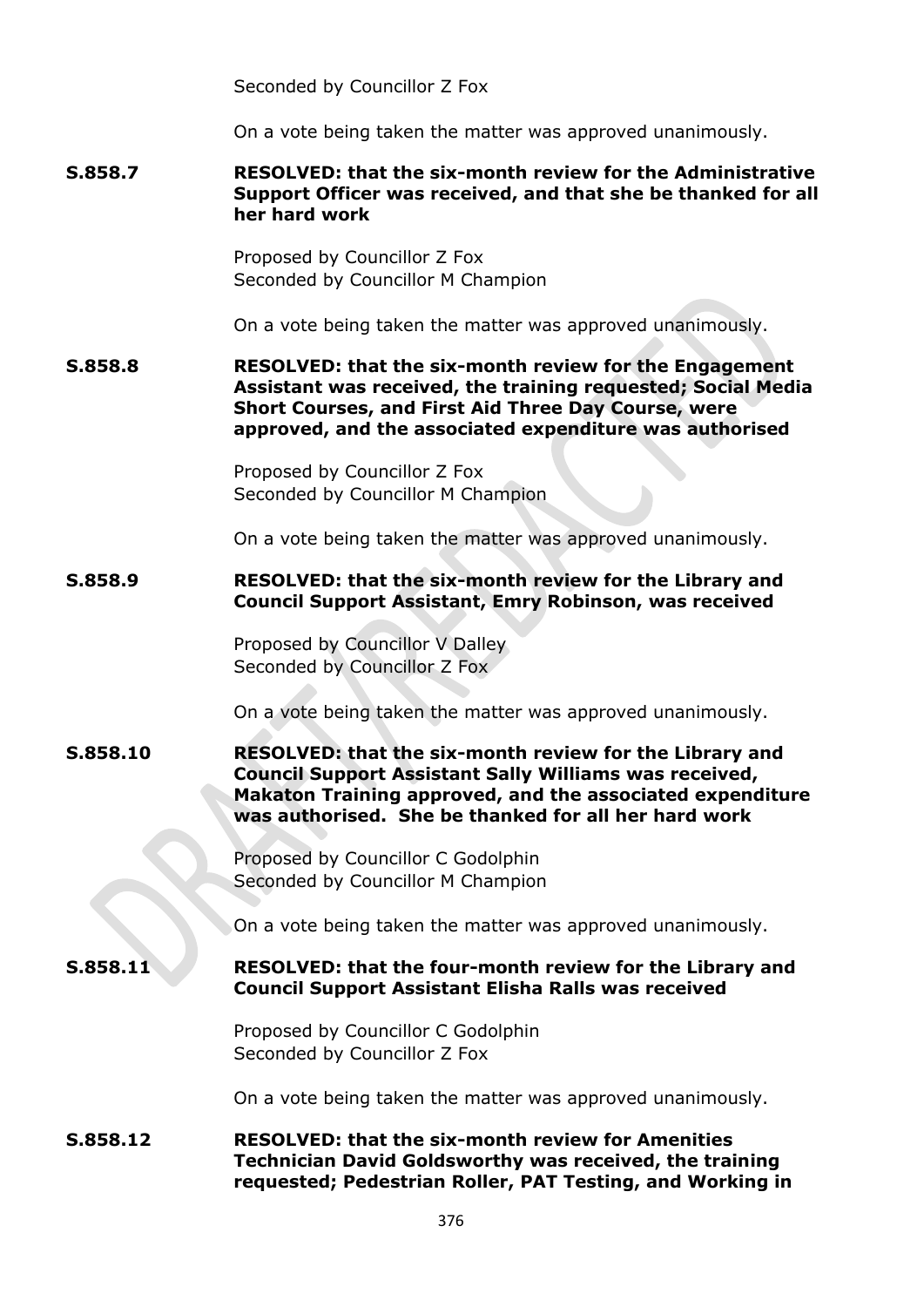### **Confined Spaces, was approved, and the associated expenditure was authorised**

Proposed by Councillor C Godolphin Seconded by Councillor M Champion

On a vote being taken the matter was approved unanimously.

**S.858.13 RESOLVED: that the six-month review for Amenities Technician Rob Piper was received, and costs be investigated for training in Garden Design and Chainsaw work, to be considered at a later date. He be thanked for all his hard work,**

> Proposed by Councillor Z Fox Seconded by Councillor M Williams

On a vote being taken the matter was approved unanimously.

**S.858.14 RESOLVED: that the six-month review for Amenities Technician, Ashley Hugo was received, and he be thanked for all his hard work and knowledge he brings to the team**

> Proposed by Councillor M Champion Seconded by Councillor Z Fox

On a vote being taken the matter was approved unanimously.

**S.858.15 RESOLVED: that the six-month review for Amenities Technician Jonny Guyett was received, training for first aid and Hedgerow and Habitat Management was approved and the associated expenditure was authorised. He be thanked for all his hard work and skills he brings to the team**

> Proposed by Councillor Z Fox Seconded by Councillor M Williams

On a vote being taken the matter was approved unanimously.

**S.858.16 RESOLVED: that the six-month review for the Administration Assistant was received; and appropriate office training was approved, with the associated expenditure authorised**

> Proposed by Councillor V Dalley Seconded by Councillor M Williams

On a vote being taken the matter was approved unanimously.

**S.859 TO RECEIVE A VERBAL UPDATE FROM THE TOWN CLERK AND SKYLITE ASSOCIATES LTD ON STAFFING MATTERS, AND RECRUITMENT, AGREE ACTION AND AUTHORISE EXPENDITURE**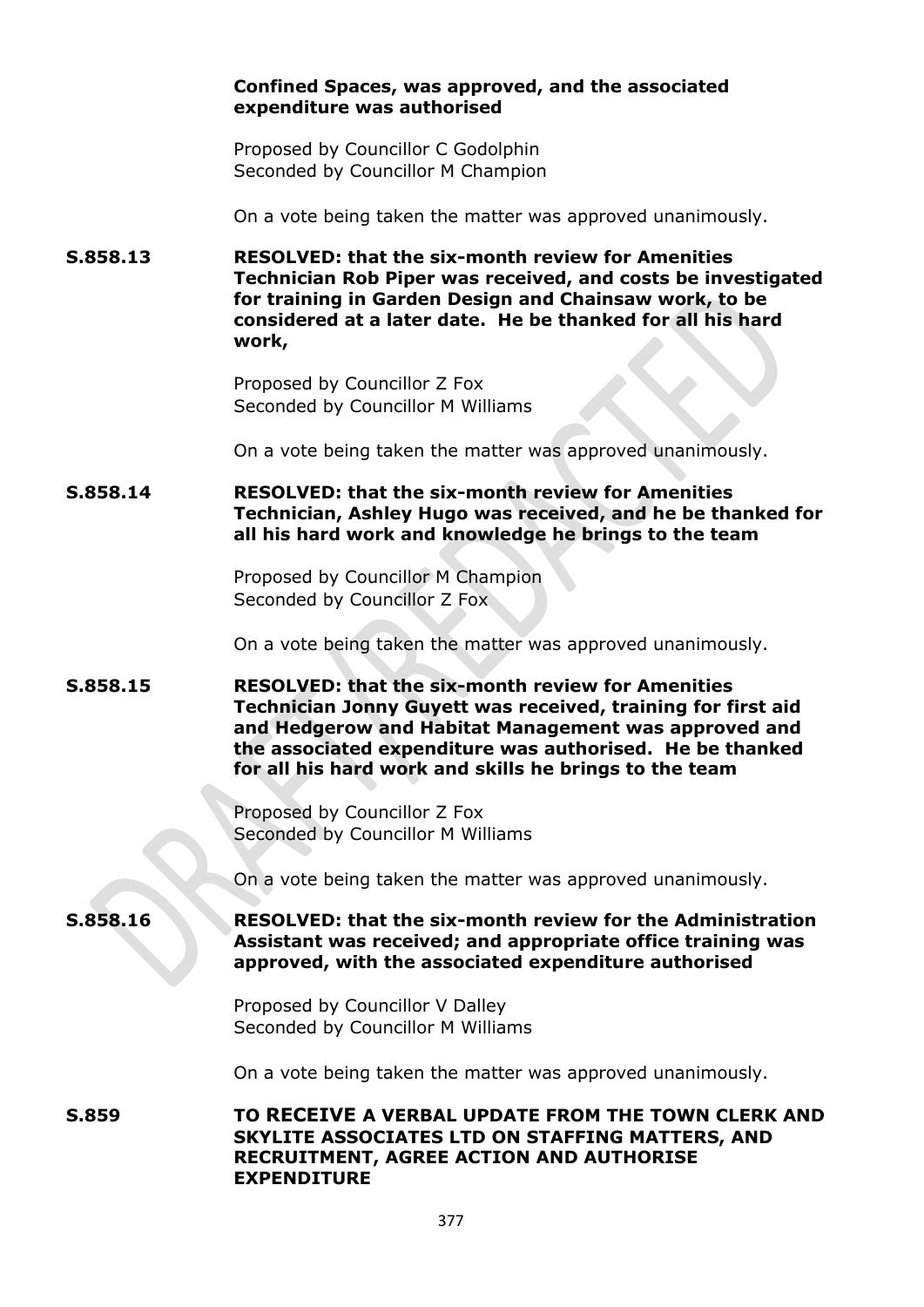The Town Clerk updated members on some recent sickness absences within the Library team, Emry has been signed off sick until early April, and due to the pressures of several absences it was suggested that it would be advisable to approve the recruitment of a Maternity Cover post for the Library in April.

Other sickness and absence in the Library was also discussed following discussions with the staff affected, and Emma decided that she could not continue in the role due to childcare issues.

It was suggested that Caroline Tucker be offered the 17 hour a week role; with the 4 hour Saturday role being offered to Christine Davis, but that if she didn't accept the role permission be given to recruit.

**S.859.2 RESOLVED: that the update on Library staffing, and the resignation of a member of staff, was received. The 17 hour a week post as Library and Council Support Assistant be offered to Caroline Tucker, was approved, and the associated expenditure was authorised**

> Proposed by Councillor Z Fox Seconded by Councillor M Champion

On a vote being taken the matter was approved unanimously.

**S.859.3 RESOLVED: that the 4 hour a week Saturday role be offered to Christine Davis, was approved, and the associated expenditure was authorised. Should they not accept, the recruitment was approved, and the associated expenditure was authorised**

> Proposed by Councillor C Godolphin Seconded by Councillor M Champion

On a vote being taken the matter was approved unanimously.

the Administration Assistant and her progress to date, she has been placed under a performance improvement plan. Weekly meetings are being held with her manager to review performance and support her

#### **S.859.4 RESOLVED:** that the verbal update **Assistant was received and noted**

Proposed by Councillor C Godolphin Seconded by Councillor M Champion

On a vote being taken the matter was approved unanimously.

The Town clerk informed members that the appraisal process would be updated, with 1, 3 and 6-month reviews for new starters.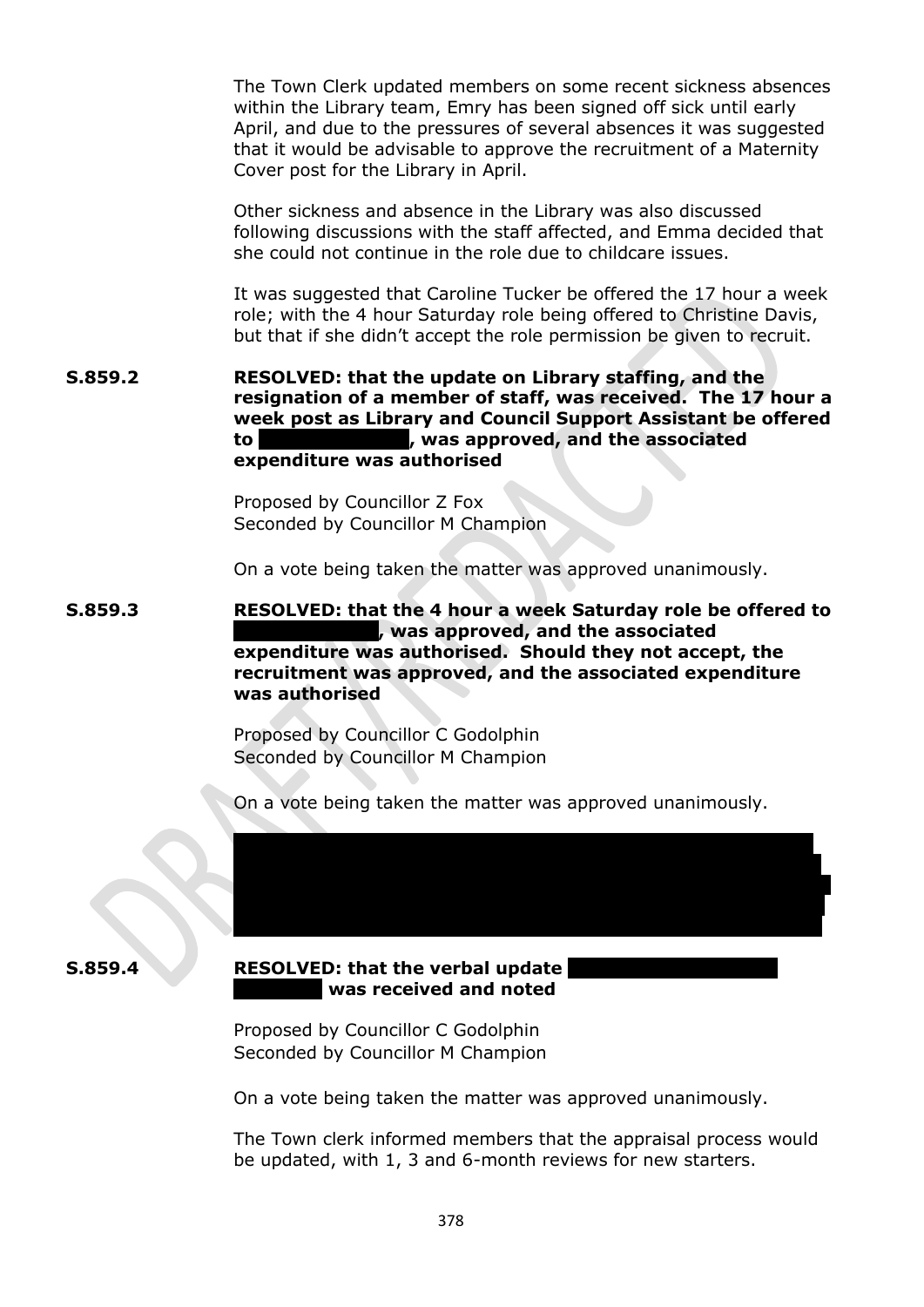The 6-month review of the Committee Support Officer had gone well and would be received at the next meeting.

Louise Cantrill informed members that Council priorities were to be addressed to aid the staff regarding workloads, the Town Clerk would be reporting on these going forward and stated that line managers needed to support the Town Clerk. Contracts were a working progress, and some updates would be needed to accommodate the working outside of normal hours, ie weekends and Bank Holidays. The Management Team would be having discussions with staff and reporting back to a future meeting.

# **S.859.5 RESOLVED: that verbal updates from the Town Clerk and Skylite Associates Ltd on staffing matters, and recruitment, were received**

Proposed by Councillor V Dalley Seconded by Councillor Z Fox

On a vote being taken the matter was approved unanimously.

## **S.859.6 RESOLVED: that the verbal update from the Town Clerk on the 6 month review of the Committee Support officer, was received**

Proposed by Councillor V Dalley Seconded by Councillor Z Fox

On a vote being taken the matter was approved unanimously.

### **S.860 TO RECEIVE A VERBAL UPDATE FROM THE TOWN CLERK ON THE INTERNSHIP OPPORTUNITY**

The Town Clerk informed members that interviews had taken place for the Internship, and the placement had been offered and accepted by Alec Hine, and that he will be able to help with upcoming events and be supported by the Engagement Team.

# **S.860.2 RESOLVED: that a verbal update from the Town Clerk on an internship opportunity was received**

Proposed by Councillor V Dalley Seconded by Councillor M Champion

On a vote being taken the matter was approved unanimously.

## **S.861 TO CONSIDER A DATE FOR THE NEXT STAFFING COMMITTEE MEETING AND AGREE ACTION**

### **S.861.2 RESOLVED: that the next meeting of the Staffing Committee be held on the 6th April 2022, was approved**